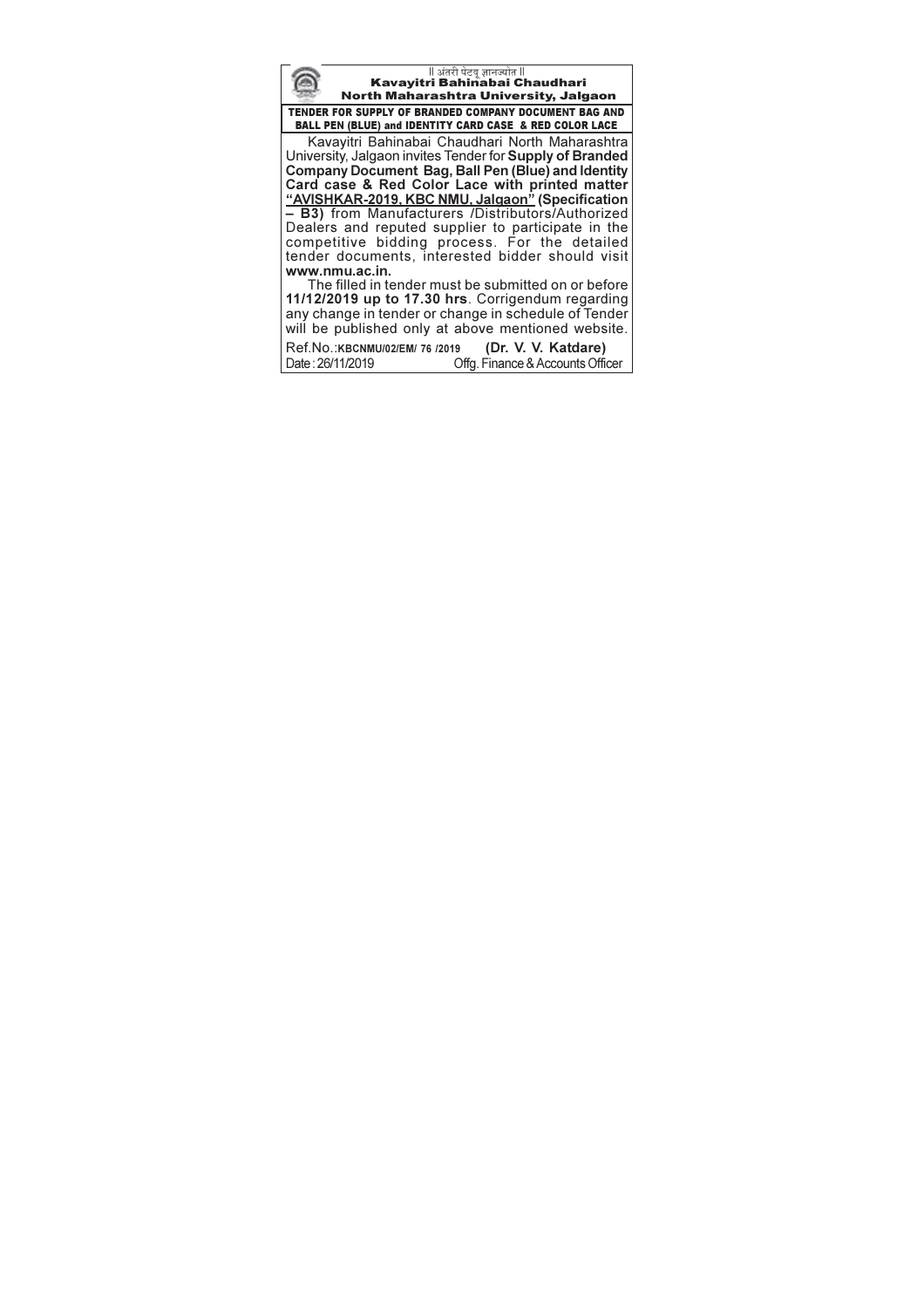

# Kavayitri Bahinabai Chaudhari North Maharashtra University, Jalgaon

**Post Box. No. : 80, UMAVINAGAR, JALGAON – 425 001 Tel. No. (0257) 2257213 & 2257214 Fax No. : (0257) 2258406** 

# TENDER FOR SUPPLY OF **Branded Company Document Bag, Ball Pen (Blue) & Identity Card case & Red Color Lace with printed matter "AVISHKAR-2019, KBC NMU, Jalgaon" (Specification – B3)**

# **[PART – I, II, III & IV] Pages : 01 to 06**

Ref. No. : KBCNMU/02/EM/76/2019

Price **Rs. 1,000/-** inclusive of all taxes (Non refundable)

Last date for submission of Tender : **11/12/2019**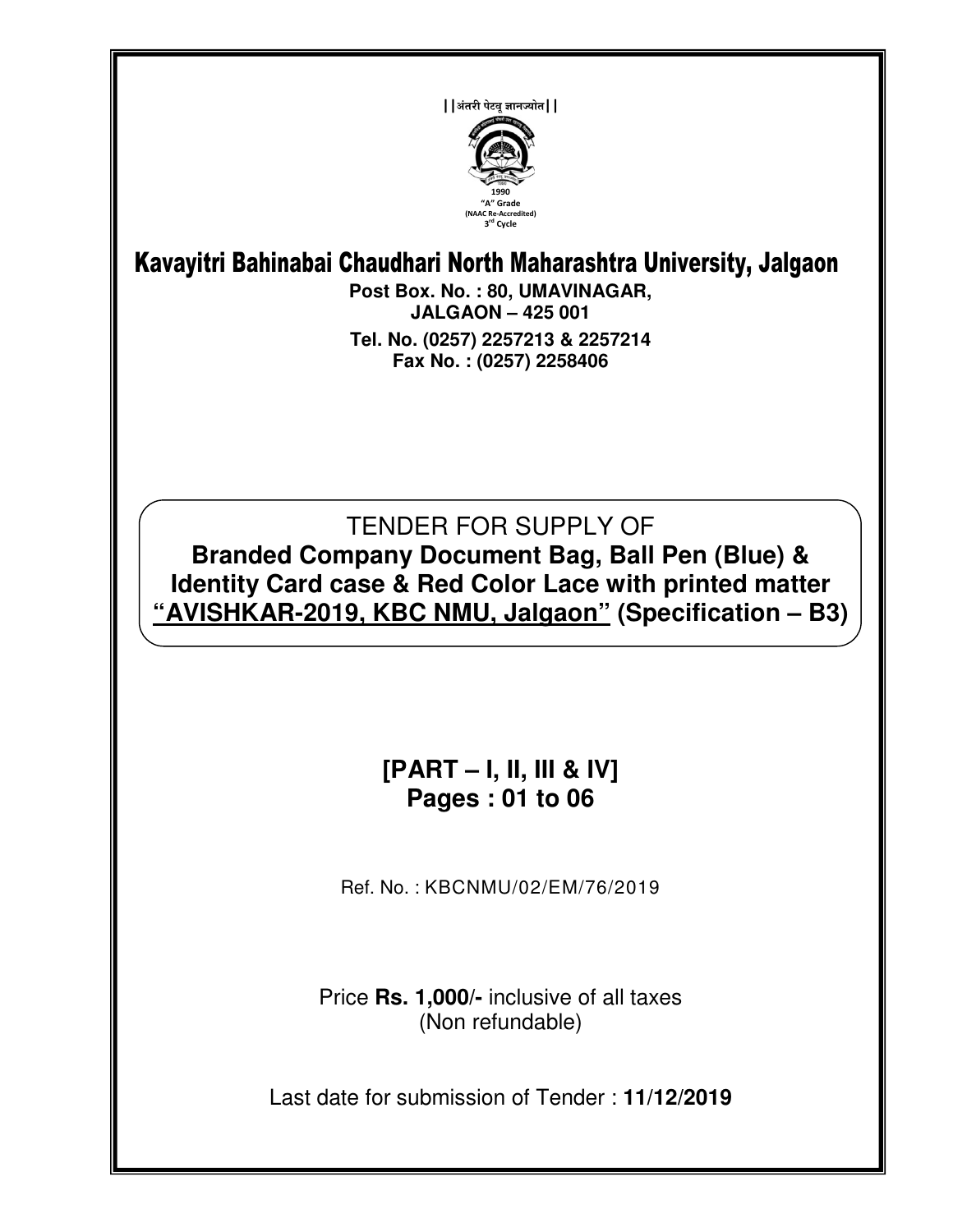

**Signature & Seal of the Tenderer**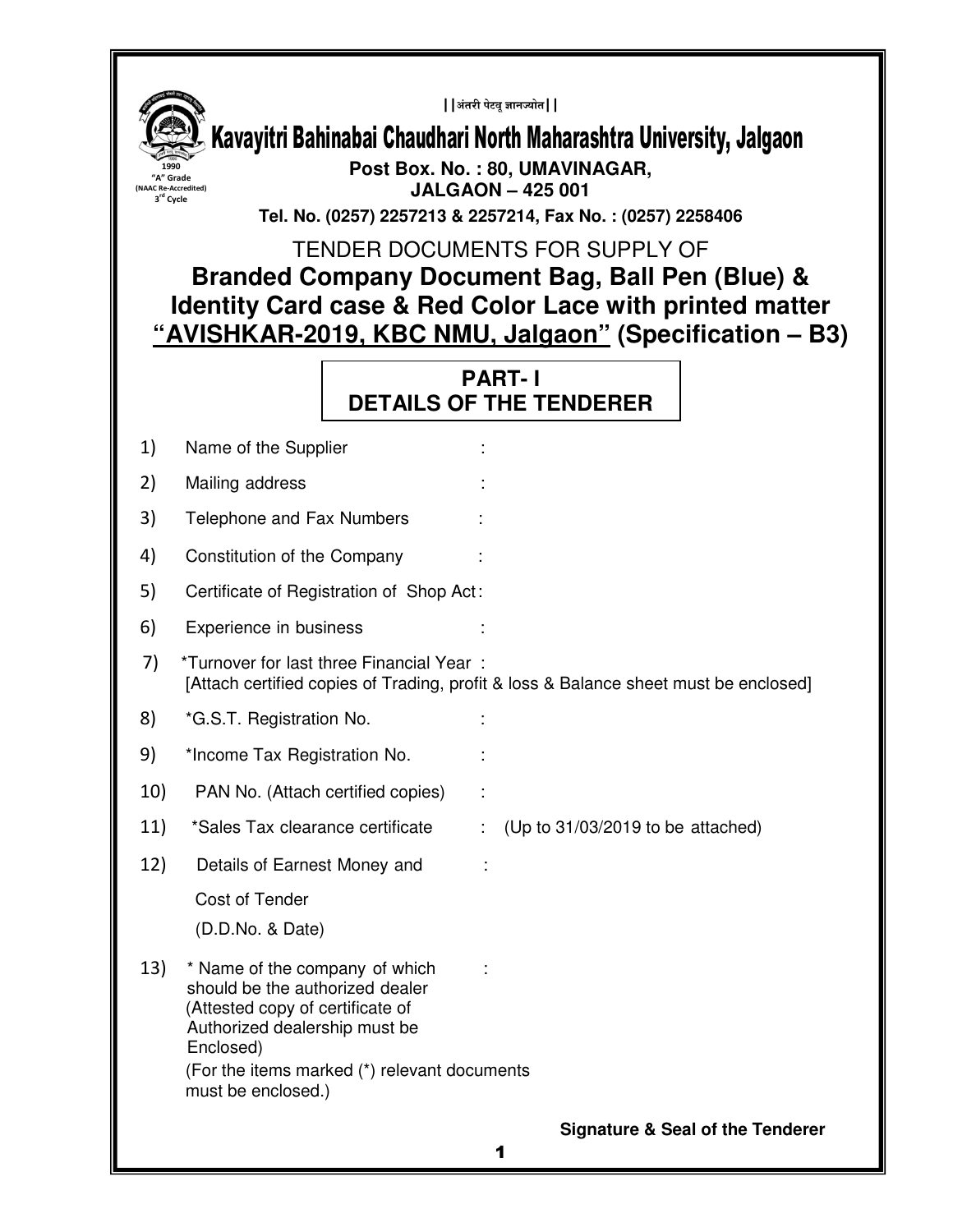**1990 "A" Grade (NAAC Re-Accredited) 3 rd Cycle** 

 $|$  | अंतरी पेटवू ज्ञानज्योत | |

Kavayitri Bahinabai Chaudhari North Maharashtra University, Jalgaon

**Post Box. No. : 80, UMAVINAGAR, JALGAON – 425 001** 

**Tel. No. (0257) 2257213 & 2257214, Fax No. : (0257) 2258406** 

#### TENDER DOCUMENTS FOR SUPPLY OF **Branded Company Document Bag, Ball Pen (Blue) & Identity Card case & Red Color Lace with printed matter "AVISHKAR-2019, KBC NMU, Jalgaon" (Specification – B3)**

#### **PART- II TECHNICAL, GENERAL AND COMMERCIAL CONDITIONS OF THE TENDER**

The Offg. Finance & Accounts Officer, K.B.C.N.M.U. Jalgaon called tender for supply of Document Bag, Ball Pen Blue & Identity Card case & Red Color Lace with printed matter "AVISHKAR-2019, KBC NMU, Jalgaon from Manufacturer/Distributors /Authorized Dealers and reputed supplier.

- 1) **Cost of Tender & Earnest Money Deposit :** Vendors are required to submit a Demand Draft of **Rs. One Thousand only (Rs.1000/-)** for **Cost of tender** (non-refundable) & **Rs.Five Thousand only/- (Rs.5000 only) as Earnest Money Deposit** along with the tender. The Demand Draft must be drawn in favor of **The Finance & Accounts Officer, Kavayitri Bahinabai Chaudhari North Maharashtra University, Jalgaon'. Offers made without E.M.D. & Cost of Tender will be rejected.** If the tenderer, whose tender is accepted, refuses to accept the order, the amount of E.M.D. will be forfeited. The demand drafts of E.M.D. & Cost of tender must be enclosed in Part- I.
- 2) **Payment: -** 100% payment after satisfactory delivery, within 30 days from the date of last supply, No part payment will be made. Rates quoted should be inclusive of freight, loading, unloading and insurance charges etc.
- 3) **Delivery Period: -** All items as per purchased order must be supplied within **08 Days** from the date of receipt of purchase order.
- 4) **Terms of Delivery:** The rates quoted should be F.O.R. the University Campus (up to Event Management Cell). The rate quoted by the bidder should inclusive of all taxes, duties, freight, loading and unloading charges etc.
- 5) **Cancellation of Purchase Order :** University reserves the right to cancel the purchase order in case bidder fails to supply the ordered material "within the stipulated or extended time. The university reserves the right to go for next lowest tenderer or other appropriate action will be taken.

If due to the above mentioned reason purchase order is canceled, earnest money and security deposit shall be forfeited and also the tender may be allotted to the next lowest tender or the University reserves the right to take any other appropriate decision including legal action against the bidder to whom purchase order was given.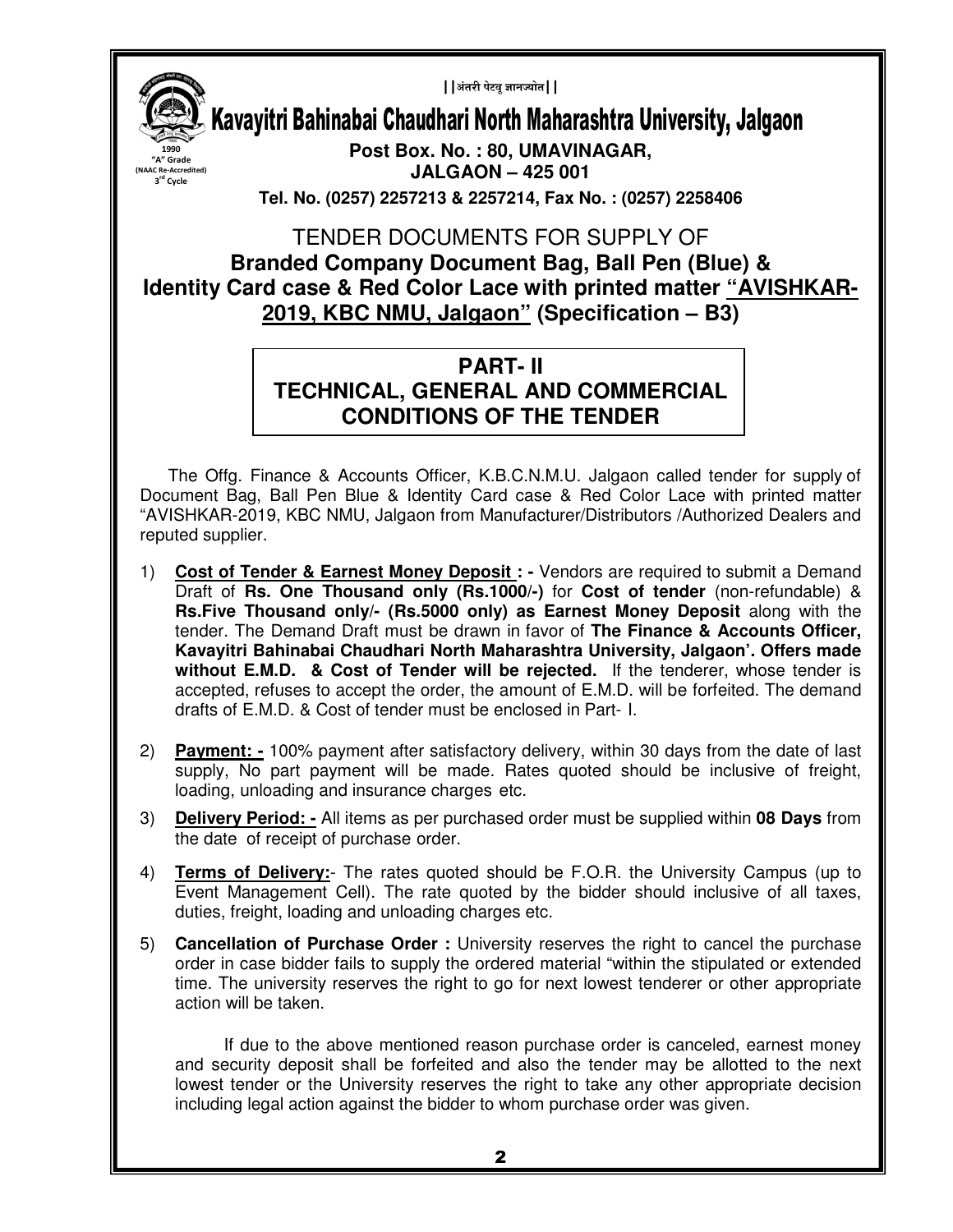- 6) The Bid E.M.D. will be forfeited :
	- a) If the bidder withdraws his bid during the period of bid validity specified in the bid.
	- b) In case of successful bidder, if the bidder fails or refuse to honor his own quoted price for the product offer.
- 7) Conditional tender shall be out rightly rejected.
- 8) The detail description of all items are provided in the tender documents.
- 9) No tender shall be accepted without payment by D.D. of earnest money deposit and cost of tender.
- 10) The rate should be offered for only the item as mentioned in the Schedule.
- 11) The rate quoted for the items other than specification specified in the tender form shall note considered for comparison of rate.
- 12) The University is not to bind to accept lowest tenders and reserve the right to Accept/Cancel any or all tenders without assigning any reason thereof.
- 13) University has the right to split the purchase order to more than one vendor/firms quoting lowest tender amount. Although before this, supplier may be invited for negotiation in University, if needed/required.
- 14) Tender offer must be valid for a period **of 60 days** after the date of opening of tender. Any offer failing short of the validity period is liable for rejection.
- 15) Provide technical data sheets/Literature/product brochure along with the tender offer.
- 16) **Jurisdiction :** The courts at Jalgaon alone will have the jurisdiction to try any Matter, dispute or reference between parties arising out of this tender/contract. It is specifically agreed that no court outside and other than Jalgaon court shall have Jurisdiction in the matter.
- 17) Only well-known /reputed brand of the items should be quoted.
- 18) Offer should be complete in all respect. Incomplete offers would not be entertained.
- 19) The University reserves the right to accept or reject any or all the tenders from any or all the parties without assigning reason thereof.
- 20) The tender is divided in two parts, i.e. **Technical Bid and Financial Bid**. Technical Bid includes, Part I, II, and III. Financial Bid includes only Part IV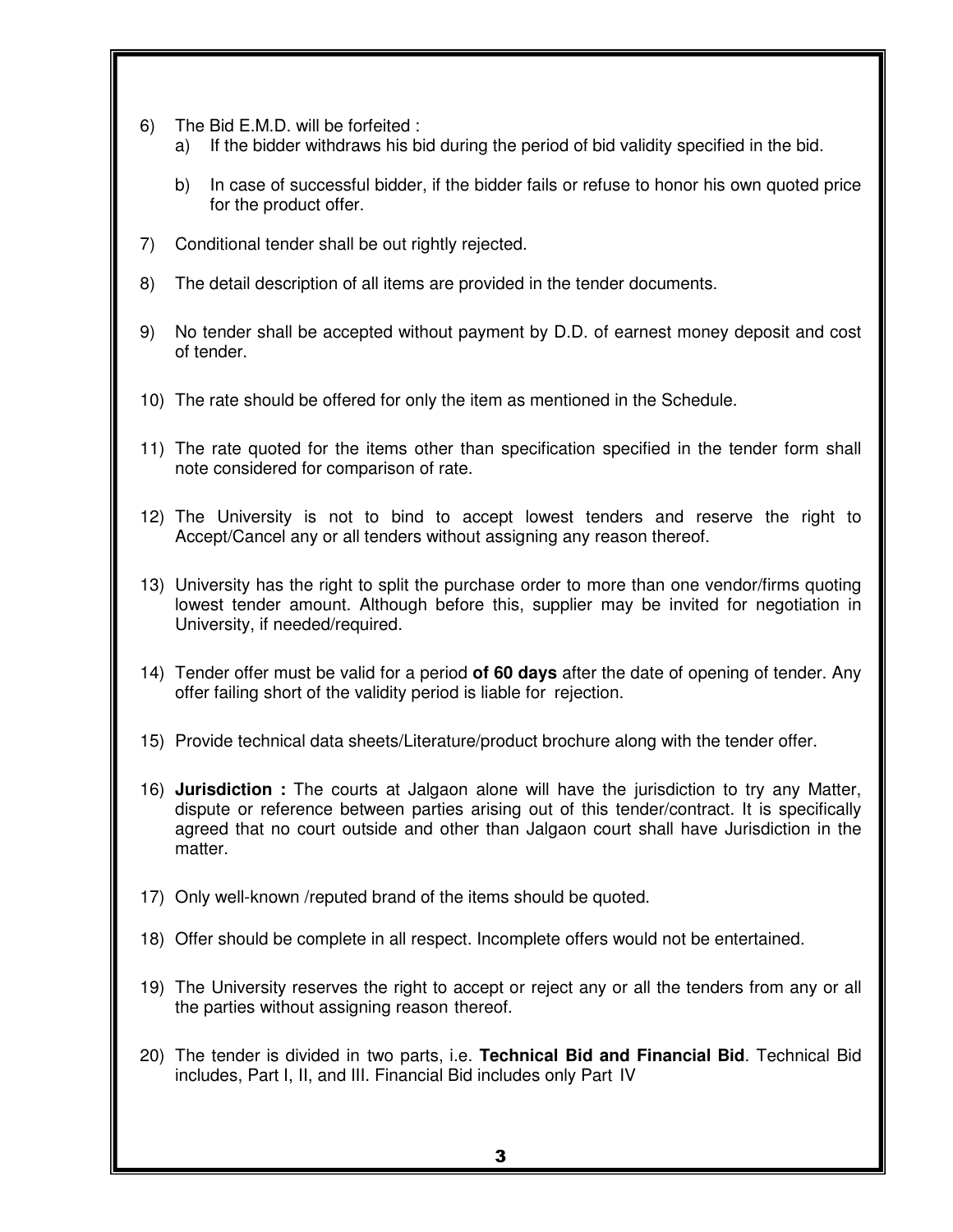21) The tender is divided in two parts, i.e. **Technical Bid and Financial Bid**. Technical Bid includes, Part I, II, and III. Financial Bid includes only Part IV

**Part-I** : Details of the tenderer. **Part-II** : General and Commercial Conditions of the tender. **Part -III · · · · · Technical Bid.** 

**Part -IV : Commercial bid.** 

The tenderer has to enclose **Part I to III in one envelope** and **Part-IV in a separate envelope**. Both envelopes should be submitted separately as **Technical Bid** and **Financial Bid**.

- 22) Tender offer should be complete in all respect and as per the format as prescribed by the university. Incomplete offers would not be entertained.
- 23) Your tender should be along with the documents (i) Attested copy of the Latest Income Tax Clearance Certificate, (ii) Attested copy of Statements of Annual Accounts certified by Chartered Accountant (Profit & Loss Account and Balance sheet) of last three years to be enclosed along with Part- I.
- 24) The University reserves the right to delete/ increase/ decrease items from the schedule of requirement specified in the tender.
- 25) The last date for submission of sealed tender is **11/12/2019** during office hours i.e. from **10.00 AM to 17.40.PM.** Any tender offer received by the University after the deadline for submission of tender offer prescribed by us will be rejected and/ or returned unopened to the tenderer. The University will not be responsible for tenders received late due to postal or any other type of delay.

Place : Jalgaon. (Dr. V. V. Katdare)<br>Date : 26/11/2019 **Date : Accounts (Dr. V. V. Katdare**) **Offg. Finance & Accounts Officer** 

#### **Signature & Seal of Vendor in**

Token of acceptance of all Terms & Conditions of tender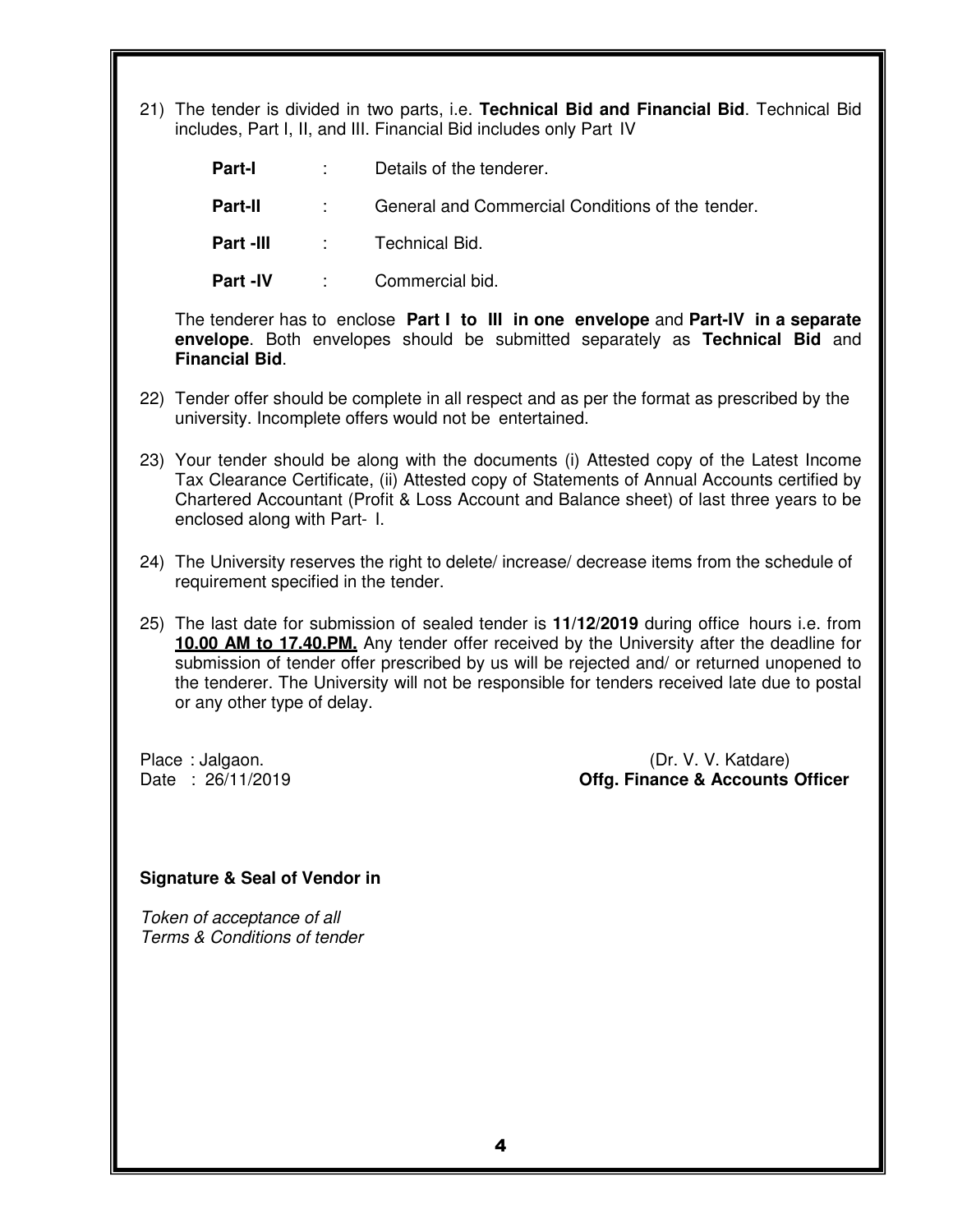$|$  | अंतरी पेटवू ज्ञानज्योत | |



Kavayitri Bahinabai Chaudhari North Maharashtra University, Jalgaon

**Post Box. No. : 80, UMAVINAGAR, JALGAON – 425 001** 

**Tel. No. (0257) 2257213 & 2257214, Fax No. : (0257) 2258406** 

TENDER DOCUMENTS FOR SUPPLY OF **Branded Company Document Bag, Ball Pen (Blue) & Identity Card case & Red Color Lace with printed matter "AVISHKAR-**

**2019, KBC NMU, Jalgaon" (Specification – B3)** 

**PART- III TECHNICAL BID** 

### **SCHEDULE OF REQUIRMENT**

Date: / /2019

| Sr.<br>No.                                                                                                                                                     | Name of Item & particular                                                                                                       | <b>Unit</b> | Make & Model to be<br>specified by tenderer | <b>Remark</b> |  |  |  |
|----------------------------------------------------------------------------------------------------------------------------------------------------------------|---------------------------------------------------------------------------------------------------------------------------------|-------------|---------------------------------------------|---------------|--|--|--|
| <b>Branded Company Document Bag</b><br>A)                                                                                                                      |                                                                                                                                 |             |                                             |               |  |  |  |
|                                                                                                                                                                | Bag<br>Branded Company Document<br>(Plastic Button Bag) (Size FC)                                                               | Nos.        |                                             |               |  |  |  |
| $\overline{2}$                                                                                                                                                 | Branded Company Document<br>Bag<br>(Executive Twin Pocket Envelope)<br>(Size FC)<br><b>OR</b>                                   | Nos.        |                                             |               |  |  |  |
|                                                                                                                                                                | Branded Company Document<br>Bag<br>(Executive Briefcase Bag) (Size FC)                                                          | Nos.        |                                             |               |  |  |  |
| <b>Branded Company Ball Pen (Blue)</b><br>B)<br>1) Pens are widely renowned for excellent grip<br>2) Long lasting shine,<br>3) Continuous flow of writing etc. |                                                                                                                                 | Nos.        |                                             |               |  |  |  |
| C)                                                                                                                                                             | <b>Identity Card case &amp; Red Color Lace</b><br>with printed matter "AVISHKAR-2019,<br>KBC NMU, Jalgaon" (Specification - B3) |             |                                             |               |  |  |  |

**Note : Sample for such materials should be supplied by the tenderer** 

**Name of Tenderer :** 

**Signature & Seal of the Tenderer**